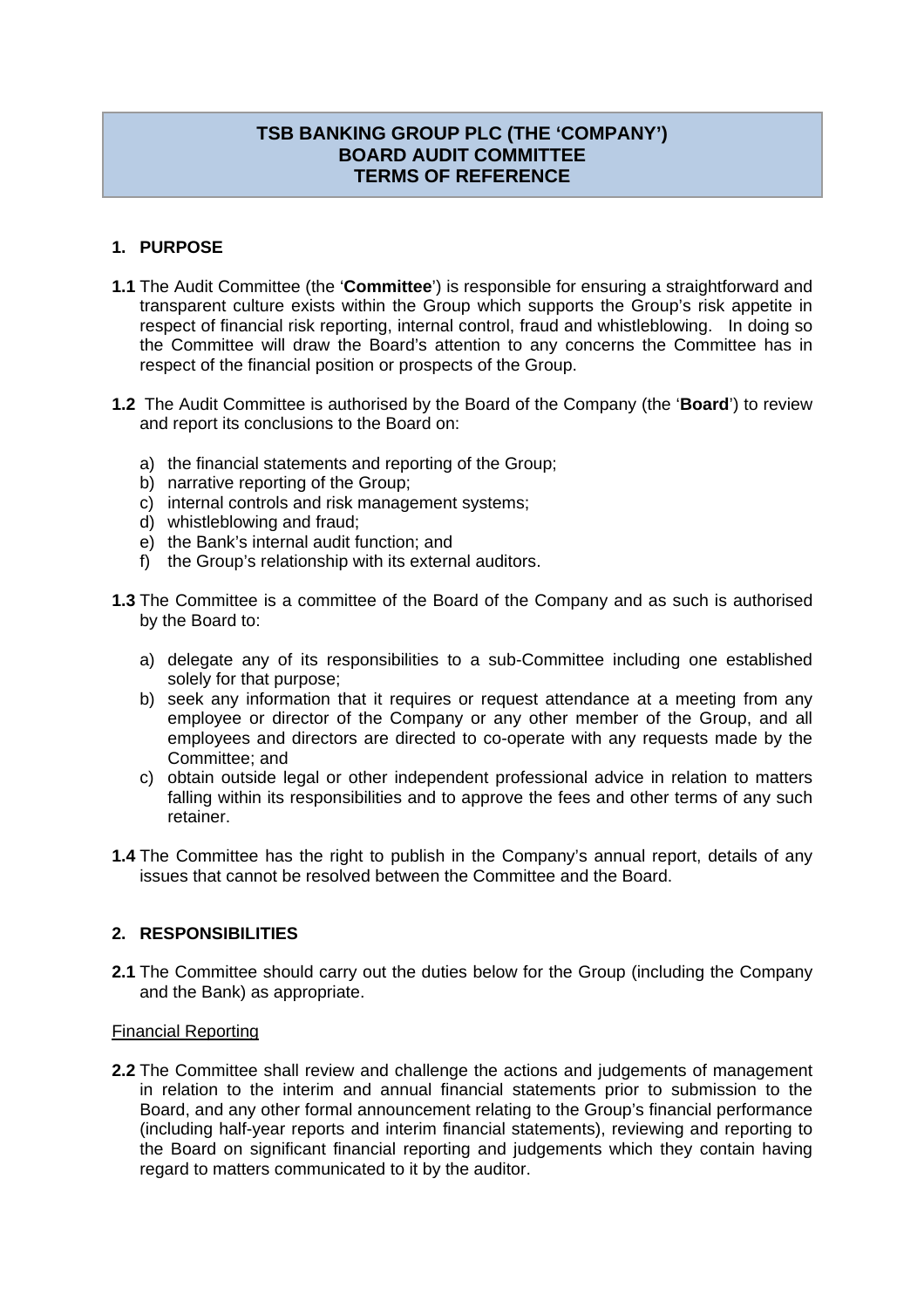**2.3** In particular the Committee shall review and challenge where necessary:

- a) the consistency of, and any changes to, significant accounting policies both on a year on year basis and across the Company/Group;
- b) the Going Concern statements included in interim and annual financial statements;
- c) the methods used to account for significant or unusual transactions where different approaches are possible;
- d) whether the Group has followed appropriate accounting standards and made appropriate estimates and judgements, taking into account the views of the external auditor;
- e) the clarity and completeness of disclosure in the Group's financial reports and the context in which the statements are made; and
- f) all material information presented with the financial statements, such as the business review and the corporate governance statements relating to audit.
- **2.4** The Committee will also have oversight accountability in respect of the systems and internal controls used to support the submission to the Prudential Regulation Authority of the Bank's ICAAP, ILAA and Recovery Plan (including the CFP) and for the relevant Pillar 3 disclosures, to ensure that the data is accurate and complete, working closely with the Risk Committee as required.
- **2.5** Where the Committee is not satisfied with any aspect of the proposed financial reporting by the Company or the Group, it shall report its views to the Board.

#### Narrative Reporting

**2.6** When requested by the Board, the Committee shall review the content of the annual reports and accounts of any Group company and advise the Board on whether, taken as a whole, it is fair, balanced and understandable and provides the information necessary for shareholders to assess the relevant member of the Group's performance, business model and strategy.

#### Internal controls and risk management systems

**2.7** The Committee shall:

- a) keep under review the adequacy and effectiveness of the Group's internal financial controls and internal control and risk management systems;
- b) review and approve the statements to be included in the Company's annual report and accounts concerning internal controls and risk management; and
- c) In carrying out the responsibilities in respect of internal controls and risk management systems, the Committee will receive reports on the Group's compliance from the Group's independent Risk Function, Internal Audit and the Group's External Auditor.

#### Whistleblowing and fraud

**2.8** The Committee shall:

a) review the adequacy and security of the Group's arrangements for its employees and contractors to raise concerns, in confidence, about possible wrongdoing in financial reporting or other matters. The Committee shall ensure that these arrangements allow proportionate and independent investigation of such matters and appropriate follow up action;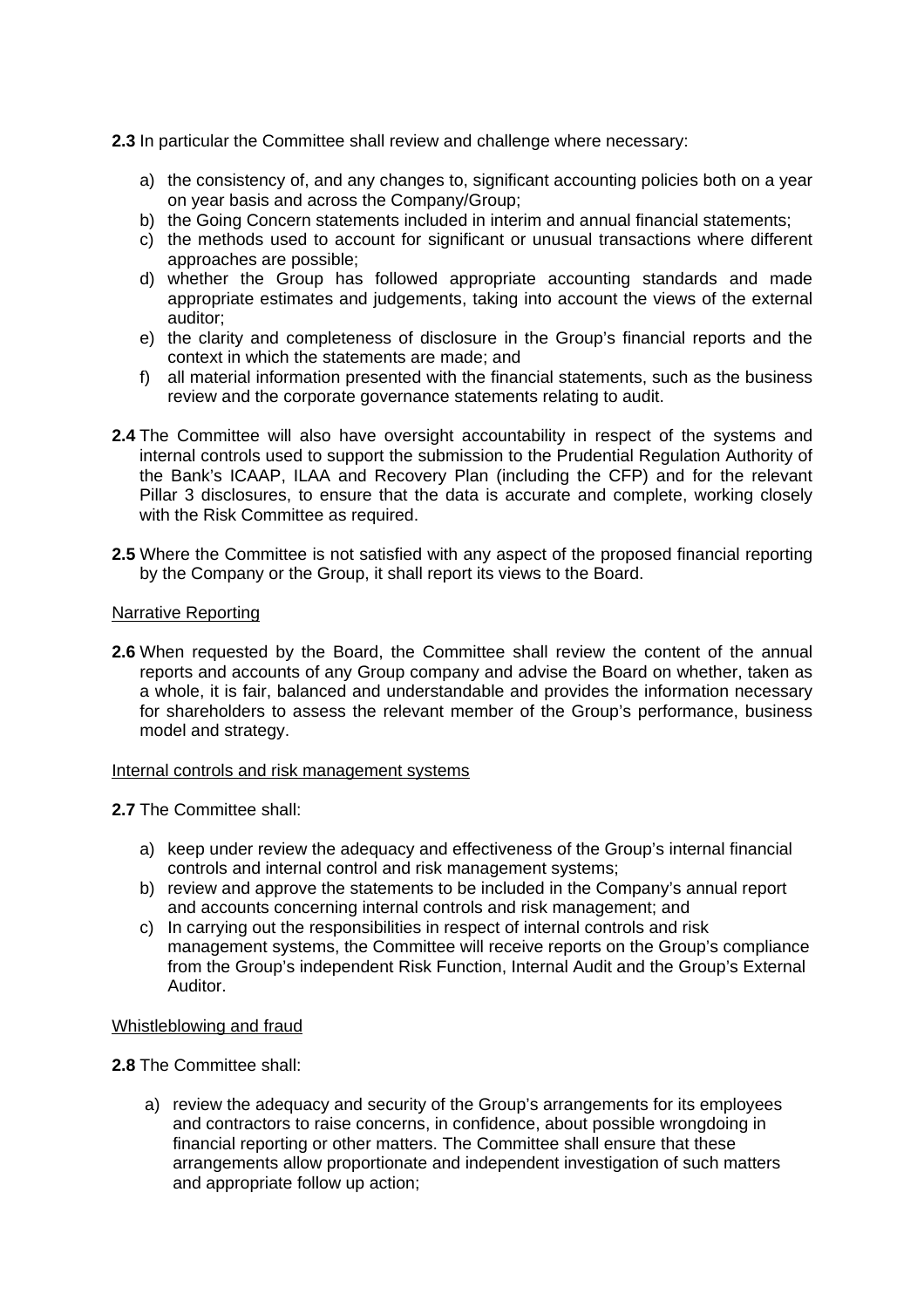- b) review the Group's procedures for detecting fraud; and
- c) review the Group's systems and controls for the prevention of bribery and receive reports on non-compliance.

### Internal Audit

**2.9** The Committee shall:

- (a) approve the appointment or termination of the Audit Director (the '**Audit Director**');
- (b) review and approve the remit of the Bank's internal audit function;
- (c) approve the internal audit budget and ensure that the function has the necessary resources and access to information to enable it to fulfil its mandate, and is equipped to perform in accordance with appropriate professional standards for internal auditors and disclose in the annual report whether it is satisfied that Internal Audit has the appropriate resources;
- (d) ensure that the Audit Director has direct access to the Board chairman and to the Committee chairman, and is accountable to the Committee;
- (e) review the annual internal audit programme and ensure that the Bank receives adequate internal audit coverage from suitably skilled auditors;
- (f) receive a report on the results of the work of the Bank's internal audit function on a periodic basis;
- (g) review and monitor management's responsiveness to any internal audit findings and recommendations;
- (h) meet with the Audit Director at least once a year without the presence of management;
- (i) monitor and review the effectiveness of the Bank's internal audit function in the context of the Group's overall risk management system; and
- (j) commission an independent external assessment of Internal Audit, in line with the Chartered Institute of Internal Auditors' Standards, at least once every five years.

### External Audit

- **2.10** The Committee shall:
	- (a) consider and, where appropriate, recommend to the Board to be put to the shareholders of the Company for approval at the Annual General Meeting, the appointment, re-appointment, resignation and dismissal of the external auditors;
	- (b) ensure that at least once every ten years the audit services contract is put out to tender to enable the Committee to compare the quality and effectiveness of the services provided by the incumbent auditor with those of other audit firms; and in respect of such tender oversee the selection process and ensure that all tendering firms have such access as is necessary to information and individuals during the duration of the tendering process;
	- (c) if an auditor resigns, investigate the issues leading to this and decide whether any action is required;
	- (d) oversee the relationship with the external auditor including (but not limited to):
		- i. recommendations on their remuneration, including both fees for audit and non-audit services, and that the level of fees is appropriate to enable an effective and high quality audit to be conducted;
		- ii. approval of the terms of engagement of the external auditors, including any engagement letter issued at the start of each audit and the scope of the audit;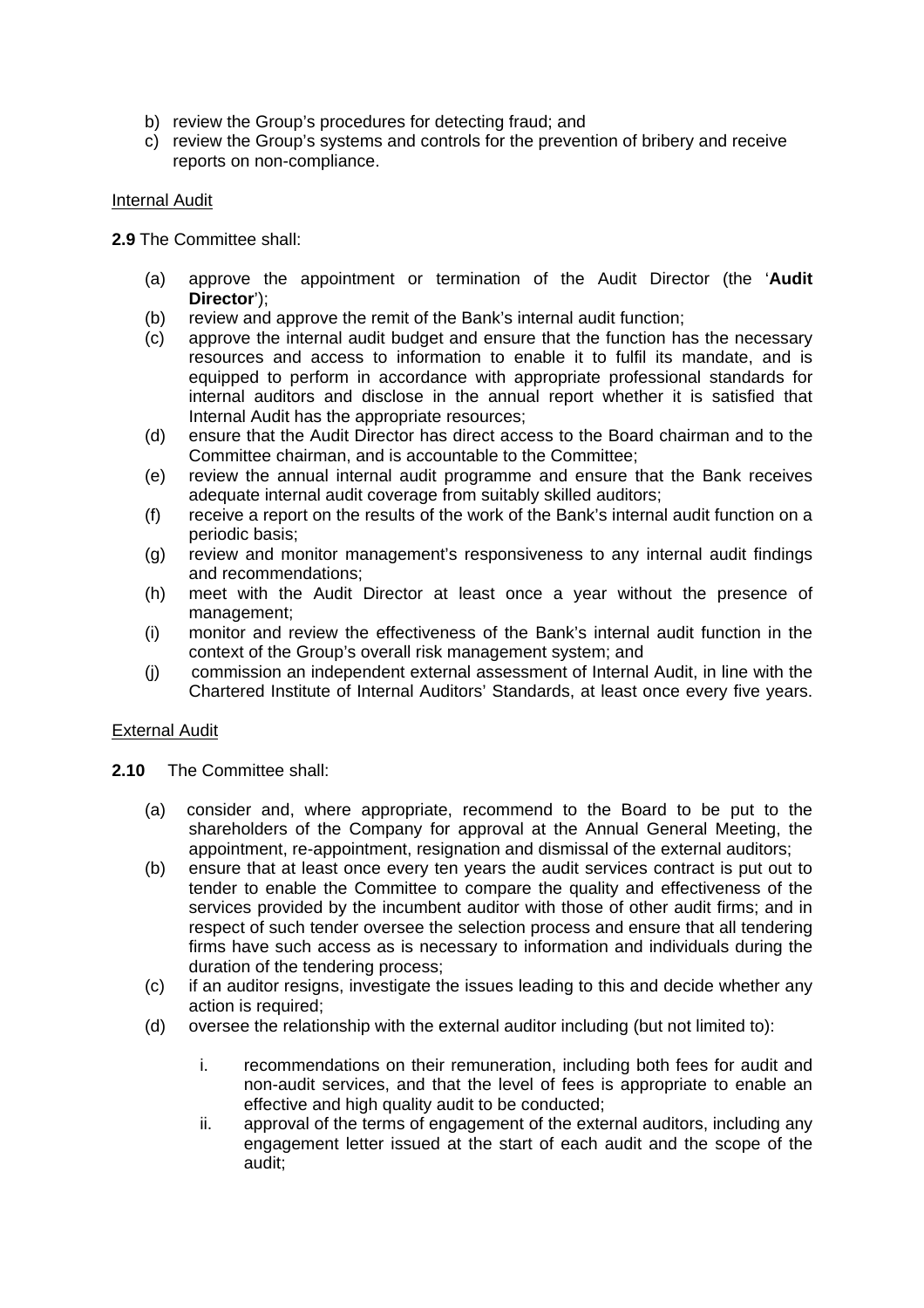- iii. annually assess the effectiveness, independence and objectivity of the external auditors taking into account relevant professional and regulatory requirements and the relationship with the auditor as a whole, including matters related to the provision of any non-audit services;
- iv. satisfying itself that there are no relationships (such as family, employment, investment, financial or business) between the auditor and the Group (other than in the ordinary course of business) which could adversely affect the auditor's independence and objectivity;
- v. agreeing with the Board a policy on the employment of former employees of the Company's auditor, and monitoring the implementation of this policy;
- vi. monitoring the auditor's compliance with relevant ethical and professional guidance on the rotation of audit partner, the level of fees paid by the Group compared to the overall fee income of the firm, office and partner and other related requirements;
- vii. ensuring that key partners are rotated at appropriate intervals;
- viii. assessing annually the qualifications, expertise and resources of the auditor and the effectiveness of the audit process, which shall include a report from the external auditor on their own internal quality procedures;
- ix. seeking to ensure co-ordination with the activities of the internal audit function;
- x. evaluating the risks to the quality and effectiveness of the financial reporting process and consideration of the need to include the risk of the withdrawal of the auditor from the market in that evaluation; and
- xi. reviewing FRC reporting on PwC audits subject to FRC review, together with more general information available on PwC;
- (e) meet regularly with the external auditor (including once at the planning stage before the audit and once after the audit at the reporting stage), without management being present, to discuss the auditor's remit and any issues arising from the audit;
- (f) review and approve the annual audit plan and ensure that it is consistent with the scope of the audit engagement, having regard to the seniority, expertise and experience of the audit team; and
- (g) review the findings of the audit with the external auditor. This shall include, but not be limited to, the following:
	- i. a discussion of any major issues which arose during the audit;
	- ii. key accounting and audit judgements;
	- iii. levels of errors identified during the audit; and
	- iv. the effectiveness of the audit process.
- (h) The Committee shall also:
	- i. review any representation letter(s) requested by the external auditor before they are signed by management;
	- ii. review the external auditor's management letter and management's response to the auditor's findings and recommendations;
	- iii. develop and implement policy on the supply of non-audit services by the external auditor to avoid any threat to audit objectivity and independence, taking into account any relevant ethical guidance on the matter;
	- iv. review reports prepared by the external auditors on the Committee's request;
	- v. seek to resolve any disagreements between management and the external auditors regarding financial reporting; and
	- vi. be responsible for the co-ordination of the internal and external auditors.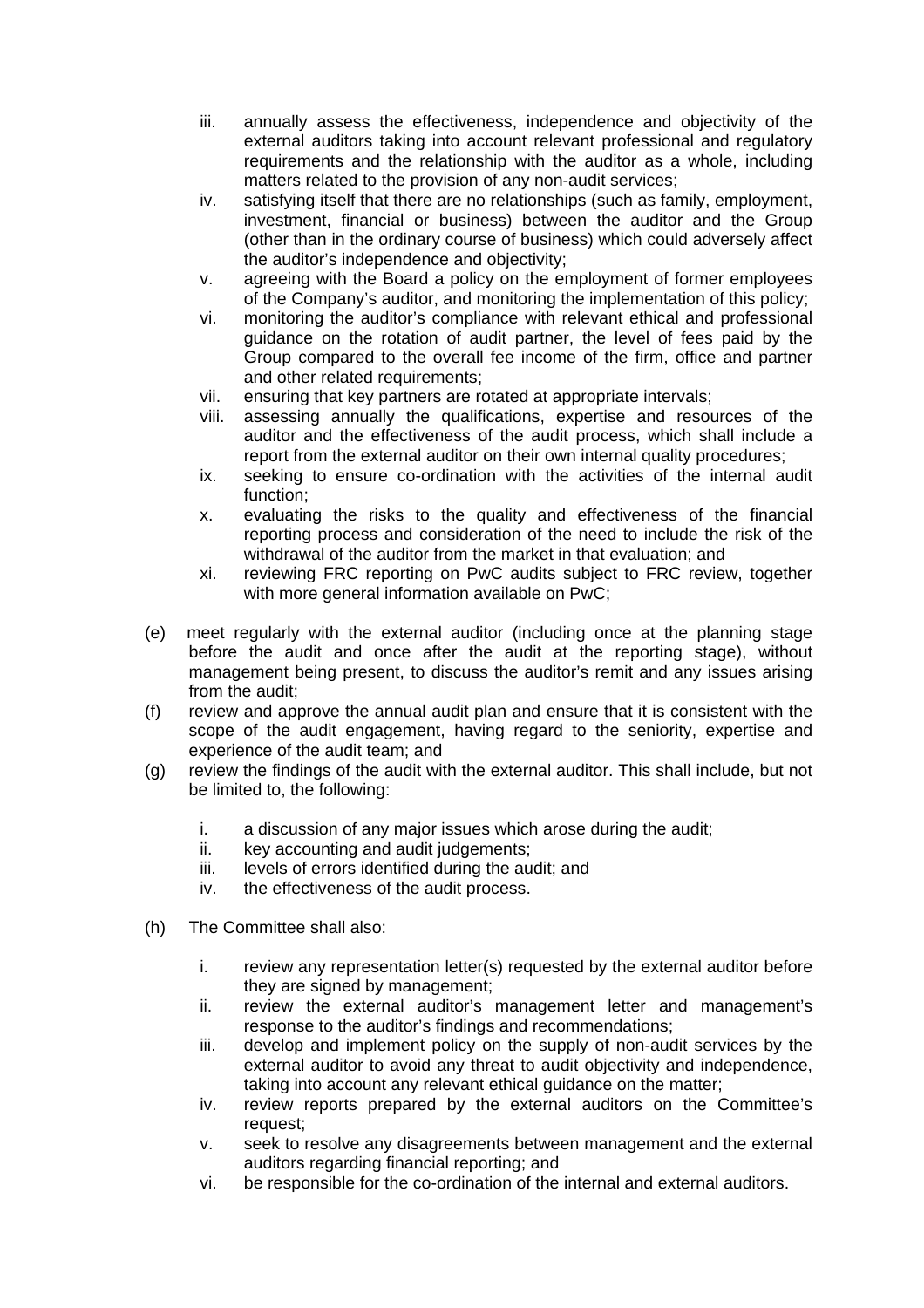## COMMITTEE EFFECTIVENESS

**2.11** At least annually, review the effectiveness of the Committee including specific review of the formal training undertaken or required by the Committee members to discharge their duties effectively and review the Terms of Reference of the Committee, and report to the Board thereon.

## **3. MEMBERSHIP AND OPERATION OF THE COMMITTEE**

- **3.1** The Committee shall comprise at least three directors, all of which shall be independent non-executive directors. Membership shall include at least one member of the Risk Committee and one member who has recent and relevant financial experience in retail banking, ideally with a professional qualification from at least one of the professional accounting bodies. Members of the Committee shall be appointed by the Board, on the recommendation of the Nomination Committee, and in consultation with the Chairman of the Committee.
- **3.2** Appointments to the Committee are made by the Board and shall be for a period of up to three years, which may extend for further periods of up to three years, provided the director still meets the criteria for membership of the Committee.
- **3.3** The Board shall appoint the Committee chairman who should be an independent nonexecutive director. In the absence of the Committee chairman and/or an appointed deputy, the remaining members present shall elect one of themselves to chair the meeting from those who would qualify under these terms of reference to be appointed to that position by the Board.
- **3.4** The Company Secretary or his or her nominee shall act as the secretary to the Committee.
- **3.5** The quorum necessary for the transaction of business shall be two, both of whom must be independent non-executive directors.
- **3.6** Meetings of the Committee shall be called by the secretary of the Committee at the request of the Committee chairman.
- **3.7** Unless otherwise agreed, notice of the meeting confirming the venue, time and date, together with an agenda of items to be discussed, shall be forwarded to each member of the Committee, any other person required to attend and all other non-executive directors, no later than three clear working days before the date of the meeting. Supporting papers shall be sent to committee members and to other attendees as appropriate, at the same time.
- **3.8** The Committee Chairman should attend the annual general meeting to answer any shareholder questions on the Committee's activities.
- **3.9** The Committee shall be provided with appropriate and timely training, both in the form of an induction programme for new members and on an ongoing basis for all members.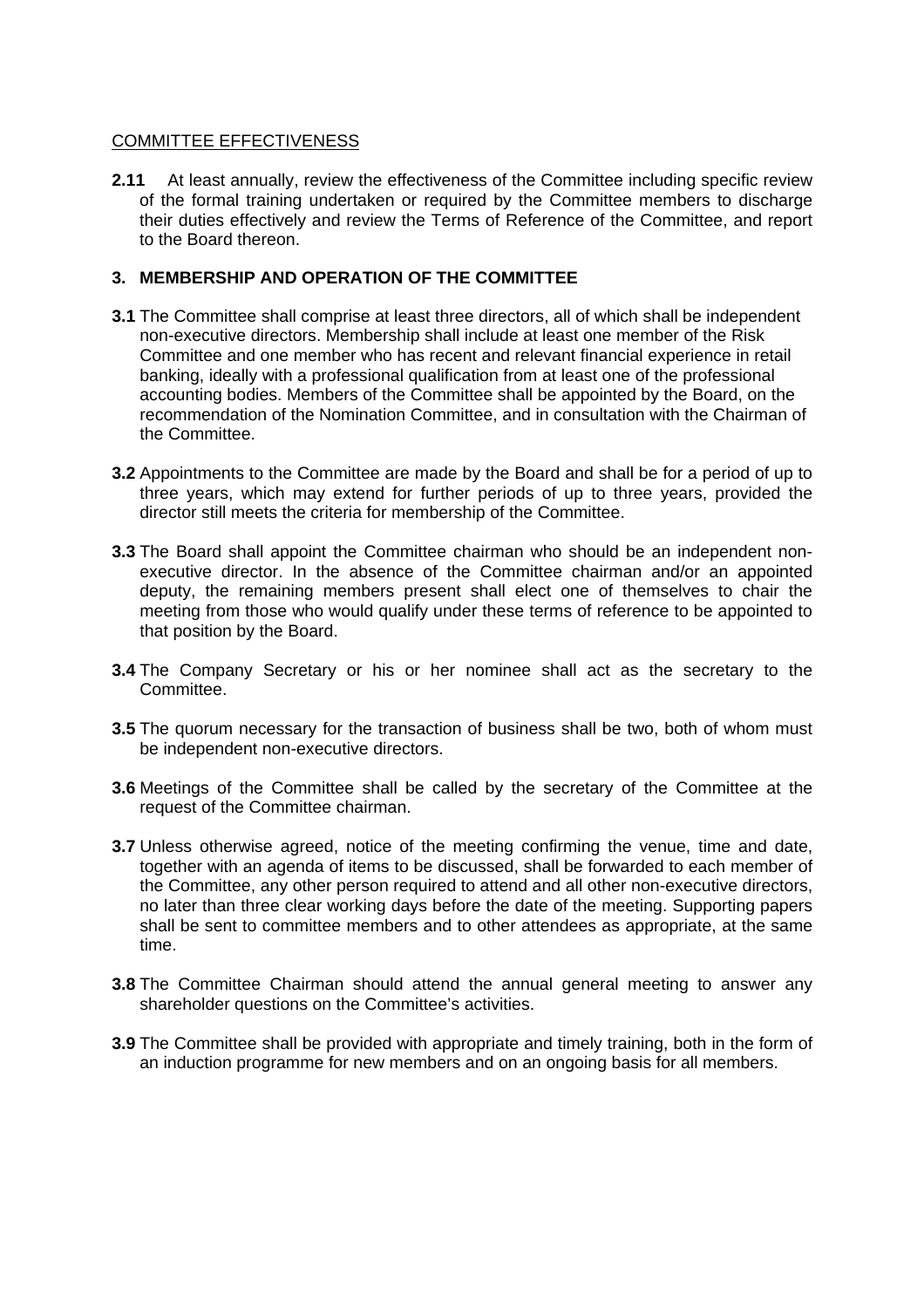## **4. INPUTS**

- **4.1** The Committee will be supported by the HR, Risk, Legal and Finance functions of the Group and will have access to whatever additional advice or support it requires in the discharge of its duties. This will include but is not limited to:
	- a) access to the advice and services of the HR Director and HR team;
	- b) access to the advice and services of the Chief Risk Officer and the Risk team;
	- c) access to the advice and services of the General Counsel and the Legal/Company Secretarial team;
	- d) access to the advice and services of the Chief Financial Officer and the Finance team; and
	- e) outside independent professional, technical and/or legal advice or other resources, at the Company's expense, as and when it considers this necessary.
- **4.2** The Committee shall have regard to established and evolving best practice corporate governance standards including, where relevant, standards set by voting agencies and voluntary codes. Where departure from the requirements of these standards or codes, including the UK Corporate Governance Code is required or believed to be appropriate, the Committee shall recommend to the Board the appropriate explanation or justification or use as required, in the Company's external disclosures.

# **5. OUTPUTS**

- **5.1** The Committee Chairman shall report formally to the Board on the Committee's proceedings.
- **5.2** The Committee shall compile a report on its activities to be included in the Company's annual report. The report shall include an explanation of how the Committee has addressed the effectiveness of the external audit process; the significant issues that the Committee considered in relation to the financial statements and how these were addressed, having regard to the matters communicated to it by the auditor; and all other information requirements set out in the UK Corporate Governance Code.
- **5.3** In the compiling of the reports referred to in paragraph 5.1 and 5.2, the Committee shall exercise judgement in deciding which of the issues it considers in relation to the financial statements are significant, but should include at least those matters that have informed the Board's assessment of whether the Company is a going concern. The report to shareholders need not repeat information disclosed elsewhere in the annual report and accounts, but could provide cross-references to that information.
- **5.4** The secretary of the Committee shall minute the proceedings of all meetings of the Committee, including recording the names of those present and in attendance.
- **5.5** Draft minutes of Committee meetings shall be distributed to all members within 5 working days of the meeting. Once approved, minutes should be circulated to all other members of the Board, together with other meeting attendees, unless in the opinion of the Committee chairman it would be inappropriate to do so.
- **5.6** Final signed copies of the minutes of the meetings of the Committee should be maintained for the Company's records, in hard and soft copy where possible.
- **5.7** The Committee shall make whatever recommendations to the Board it deems appropriate on any area within its remit where action or improvement is needed.